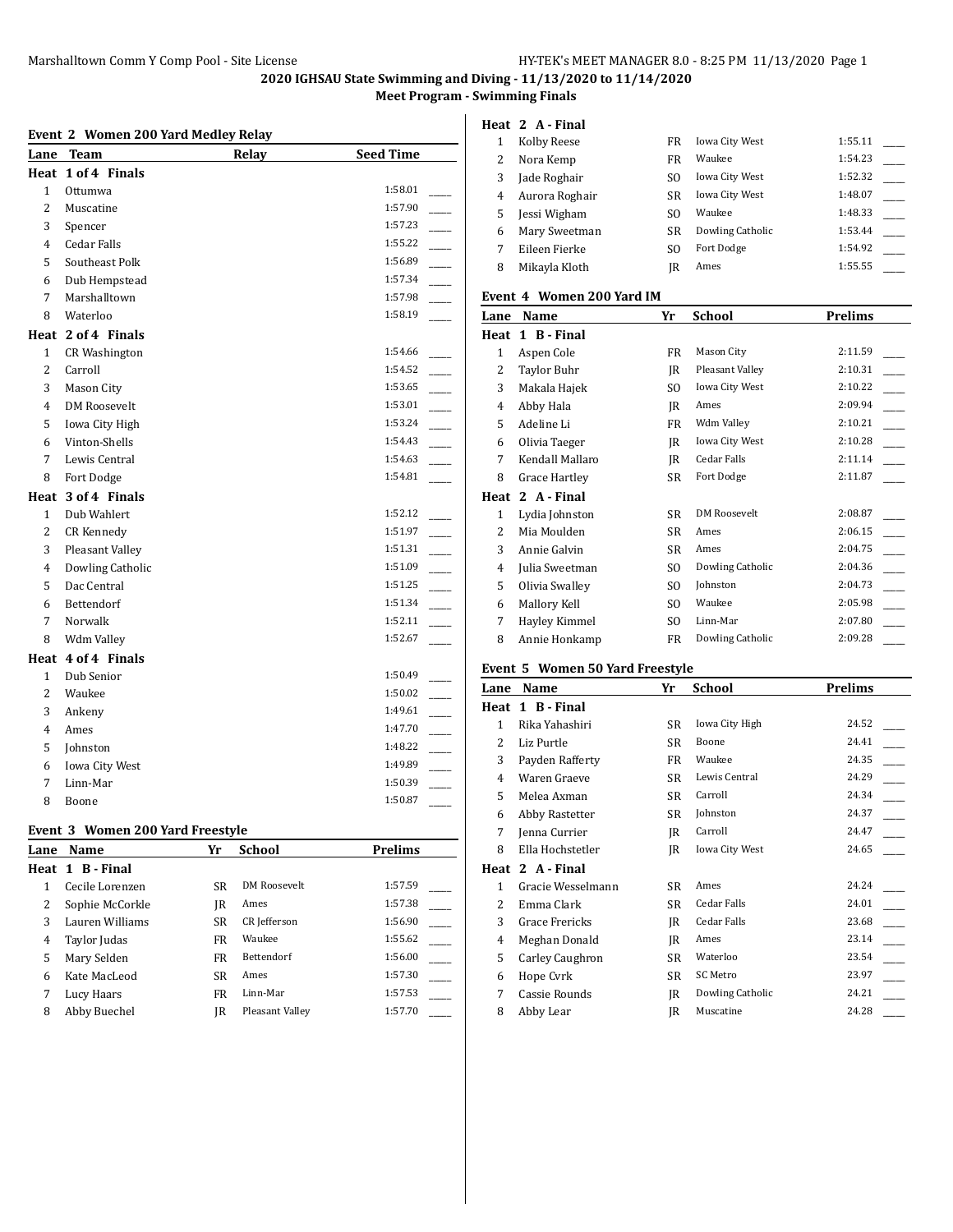**2020 IGHSAU State Swimming and Diving - 11/13/2020 to 11/14/2020**

**Meet Program - Swimming Finals**

### **Event 6 Women 100 Yard Butterfly**

| Lane         | Name                  | Yr             | School           | Prelims |
|--------------|-----------------------|----------------|------------------|---------|
| Heat         | 1 B - Final           |                |                  |         |
| $\mathbf{1}$ | Eve Wiltse            | <b>SR</b>      | Waukee           | 59.08   |
| 2            | Ellie Hance           | FR             | CR Kennedy       | 58.88   |
| 3            | Cassie Rounds         | IR             | Dowling Catholic | 58.33   |
| 4            | Kendall Mallaro       | IR             | Cedar Falls      | 58.15   |
| 5            | Julia Sweetman        | S <sub>O</sub> | Dowling Catholic | 58.22   |
| 6            | Ava Zaugg             | SR             | Norwalk          | 58.43   |
| 7            | Adeline Li            | FR             | Wdm Valley       | 58.97   |
| 8            | Alyssa Witt           | S <sub>O</sub> | Bettendorf       | 59.73   |
| Heat         | 2 A - Final           |                |                  |         |
| $\mathbf{1}$ | Jenna Currier         | IR             | Carroll          | 57.79   |
| 2            | Hope Cvrk             | SR             | SC Metro         | 56.92   |
| 3            | Mia Moulden           | SR             | Ames             | 55.98   |
| 4            | <b>Scarlet Martin</b> | IR             | Iowa City West   | 53.39   |
| 5            | Heidi Stalkfleet      | IR             | Iowa City High   | 55.37   |
| 6            | Mallory Kell          | S <sub>O</sub> | Waukee           | 56.78   |
| 7            | Abby McCorkle         | SR             | Ames             | 57.29   |
| 8            | Ella Hochstetler      | IR             | Iowa City West   | 58.08   |
|              |                       |                |                  |         |

# **Event 7 Women 100 Yard Freestyle**

| Lane | Name                  | Yr | School           | <b>Prelims</b> |
|------|-----------------------|----|------------------|----------------|
| Heat | 1 B - Final           |    |                  |                |
| 1    | Lauren Williams       | SR | CR Jefferson     | 54.08          |
| 2    | <b>Hannah Cousins</b> | FR | Dac Central      | 53.94          |
| 3    | Mary Selden           | FR | Bettendorf       | 53.62          |
| 4    | Mikayla Kloth         | IR | Ames             | 53.41          |
| 5    | Emma Clark            | SR | Cedar Falls      | 53.44          |
| 6    | Ellie Clark           | SR | Dowling Catholic | 53.71          |
| 7    | Lucy Haars            | FR | Linn-Mar         | 54.02          |
| 8    | Maggie Carlson        | IR | Dowling Catholic | 54.55          |
| Heat | 2 A - Final           |    |                  |                |
| 1    | Olivia Taeger         | IR | Iowa City West   | 53.30          |
| 2    | Nora Kemp             | FR | Waukee           | 52.85          |
| 3    | Mary Sweetman         | SR | Dowling Catholic | 52.20          |
| 4    | Meghan Donald         | IR | Ames             | 50.53          |
| 5    | Carley Caughron       | SR | Waterloo         | 51.89          |
| 6    | Abby Lear             | IR | Muscatine        | 52.45          |
| 7    | Waren Graeve          | SR | Lewis Central    | 52.97          |
| 8    | Aubrey Douds          | IR | Norwalk          | 53.32          |

#### **Event 8 Women 500 Yard Freestyle**

| Lane | <b>Name</b>       | Yr        | School          | Prelims |
|------|-------------------|-----------|-----------------|---------|
|      | Heat 1 B-Final    |           |                 |         |
|      | Allison He        | FR        | Wdm Valley      | 5:20.92 |
| 2    | Madison Carleton  | IR        | Ankeny          | 5:16.28 |
| 3    | Brooklynn Kaster  | IR        | <b>Iohnston</b> | 5:15.31 |
| 4    | Sophie McCorkle   | IR        | Ames            | 5:11.80 |
| 5    | Gracie Wesselmann | <b>SR</b> | Ames            | 5:14.61 |
| 6    | Ellie Sizemore    | <b>SR</b> | Norwalk         | 5:15.49 |
|      | Kate MacLeod      | <b>SR</b> | Ames            | 5:18.82 |
| 8    | Grace Bobeldyk    | IR        | Cedar Falls     | 5:21.14 |
|      |                   |           |                 |         |

### **Heat 2 A - Final**

|   | Audrey Repko     | IR  | CR Kennedy            | 5:10.72 |  |
|---|------------------|-----|-----------------------|---------|--|
|   | Lydia Johnston   | SR  | DM Roosevelt          | 5:09.86 |  |
| 3 | Heidi Stalkfleet | IR  | Iowa City High        | 4:49.86 |  |
| 4 | Jessi Wigham     | SO. | Waukee                | 4:47.43 |  |
| 5 | Aurora Roghair   | SR  | <b>Iowa City West</b> | 4:48.50 |  |
| 6 | Jade Roghair     | SO. | <b>Iowa City West</b> | 4:56.64 |  |
|   | Kolby Reese      | FR  | <b>Iowa City West</b> | 5:10.28 |  |
| 8 | Taylor Judas     | FR  | Waukee                | 5:11.12 |  |

### **Event 9 Women 200 Yard Freestyle Relay**

|                | Lane Team            | <b>Relay</b> | <b>Seed Time</b> |
|----------------|----------------------|--------------|------------------|
|                | Heat 1 of 4 Finals   |              |                  |
| $\mathbf{1}$   | Indianola            |              | 1:45.46          |
| $\overline{2}$ | Ottumwa              |              | 1:45.01          |
| 3              | Dac Central          |              | 1:44.50          |
| 4              | Waterloo             |              | 1:44.30          |
| 5              | Fort Dodge           |              | 1:44.34          |
| 6              | Spencer              |              | 1:44.79          |
| 7              | Vinton-Shells        |              | 1:45.09          |
| 8              | Marshalltown         |              | 1:45.58          |
|                | Heat 2 of 4 Finals   |              |                  |
| 1              | CR Jefferson         |              | 1:44.22          |
| $\overline{c}$ | Mason City           |              | 1:44.18          |
| 3              | Norwalk              |              | 1:43.85          |
| 4              | Dub Wahlert          |              | 1:43.50          |
| 5              | Muscatine            |              | 1:43.80          |
| 6              | Pleasant Valley      |              | 1:43.91          |
| 7              | <b>CR Washington</b> |              | 1:44.19          |
| 8              | Lewis Central        |              | 1:44.28          |
|                | Heat 3 of 4 Finals   |              |                  |
| $\mathbf{1}$   | Dub Senior           |              | 1:42.73          |
| 2              | Johnston             |              | 1:41.36          |
| 3              | Bettendorf           |              | 1:41.11          |
| 4              | Dowling Catholic     |              | 1:40.76          |
| 5              | Ankeny               |              | 1:41.01          |
| 6              | Wdm Valley           |              | 1:41.32          |
| 7              | <b>SC Metro</b>      |              | 1:42.57          |
| 8              | Decorah              |              | 1:43.17          |
|                | Heat 4 of 4 Finals   |              |                  |
| $\mathbf{1}$   | Boone                |              | 1:39.84          |
| $\overline{2}$ | <b>CR Kennedy</b>    |              | 1:39.01          |
| 3              | Waukee               |              | 1:38.07          |
| 4              | Ames                 |              | 1:36.73          |
| 5              | Iowa City West       |              | 1:36.89          |
| 6              | <b>Cedar Falls</b>   |              | 1:38.43          |
| 7              | Linn-Mar             |              | 1:39.32          |
| 8              | Carroll              |              | 1:40.75          |